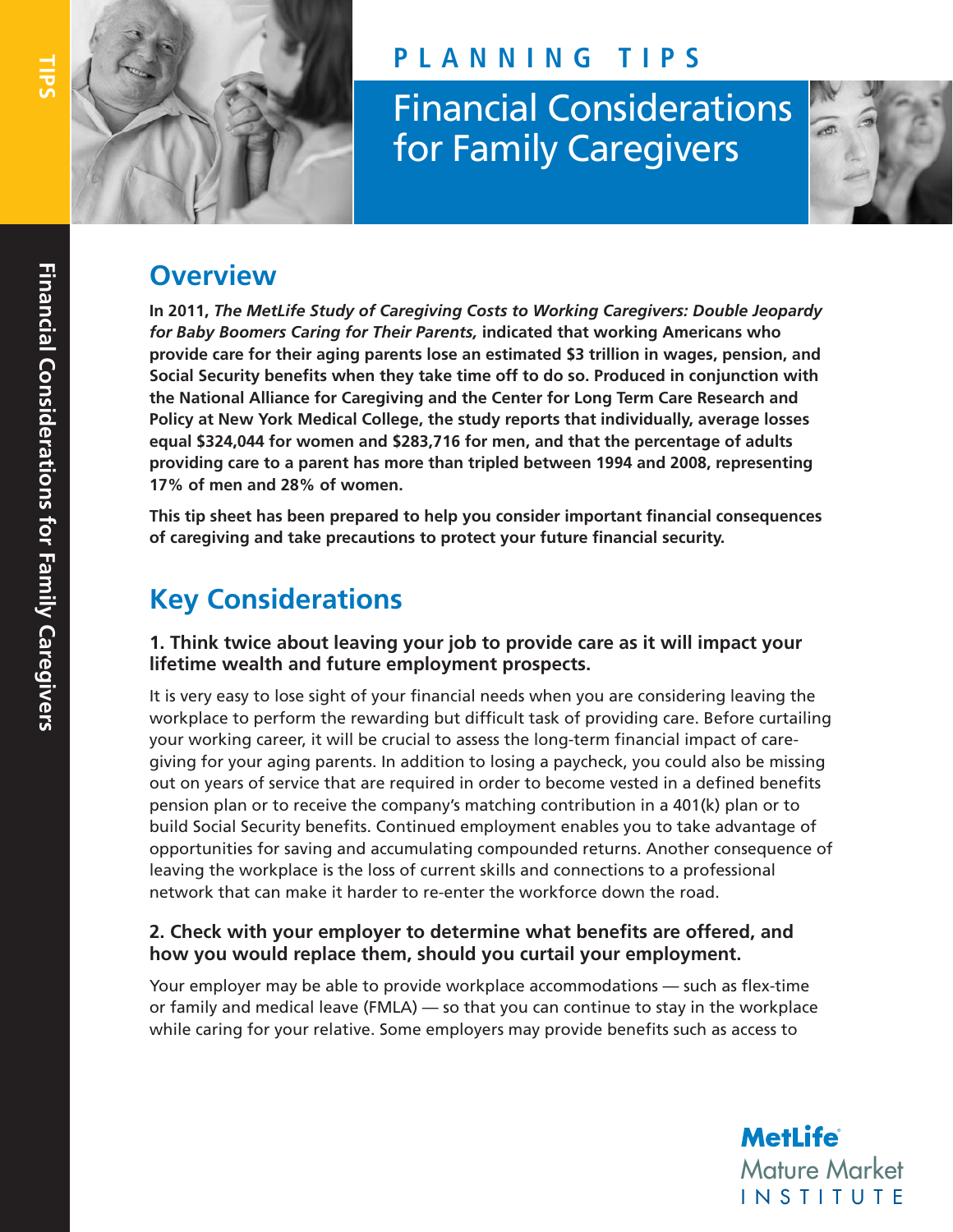information and referral for family caregivers, assistance with paying for a geriatric care manager, back-up dependent care, on-site seminars, or stress management programs. You will also want to consider that, in the event that you become injured or disabled, you may not be able to provide assistance (financial or basic care), to your loved one(s). Disability income insurance helps protect you by replacing a percentage of previous income. Check with your employer, and find out what is available through work, then consider what additional coverage or primary disability insurance you might need. You will also need to think about maintaining your health care coverage. Buying health insurance as an individual can be costly, and if you have a pre-existing condition you may be denied coverage. Leaving the workplace without having health care insurance may put your health and finances at risk. Research evidence indicates that caregivers have poorer health than non-caregivers<sup>1</sup> and you will want to protect you health.

Your employer may also provide the life insurance coverage that will be especially important to you if you have a family that depends on your income for financial security. Check to see if you have access to life insurance through your employer. It's important to ensure you have the right amount of coverage. For those who already have life insurance, review your coverage periodically to ensure it still meets your needs. Additionally, your employer may offer long-term care insurance as a benefit that you may need in the future.

## **3. Take stock of what you have and your expenses for caregiving.**

Often, caregiving expenses are not calculated and simply become part of your routine, such as providing assistance with grocery shopping or preparing meals. Create a list of what you currently do to provide care for your parent or relative. Consider your current costs for travel, home care, and any other items that you cover. Add up all your current out-of-pocket costs for caregiving, and create a budget for these expenses. Learn what resources your older loved one has already such as assets and income, home equity, and whether he or she may have long-term care insurance.

#### **4. Look into public benefits.**

It is often difficult to locate needed services. Community services may be low cost or no cost and can offset your out-of-pocket expenses. You can contact the Eldercare Locator, a free public service from the U.S. Administration on Aging at www.eldercare.gov or by phone M-F, 9 a.m. to 8 p.m. EST at 1-800-677-1116 to assist with finding local resources. The Web



site, www.BenefitsCheckup.org, is a free, confidential service that helps older adults find programs that may help pay for some of the costs associated with prescription drugs, health care, utilities, and other essential items or services. It requires completion of a simple form that asks no personal information other than your zip code, using it to locate programs in your area. Diseasespecific organizations like the Alzheimer's Association and the National Parkinson Foundation, and local area agencies on aging may also have funds to assist family caregivers receive respite care. Other public benefits, like Medicaid, are "means tested," requiring you to qualify based on income.

1 *The MetLife Study of Caregiving Costs to Working Caregivers: Double Jeopardy for Baby Boomers Caring for their Parents.* June 2011. MetLife Mature Market Institute.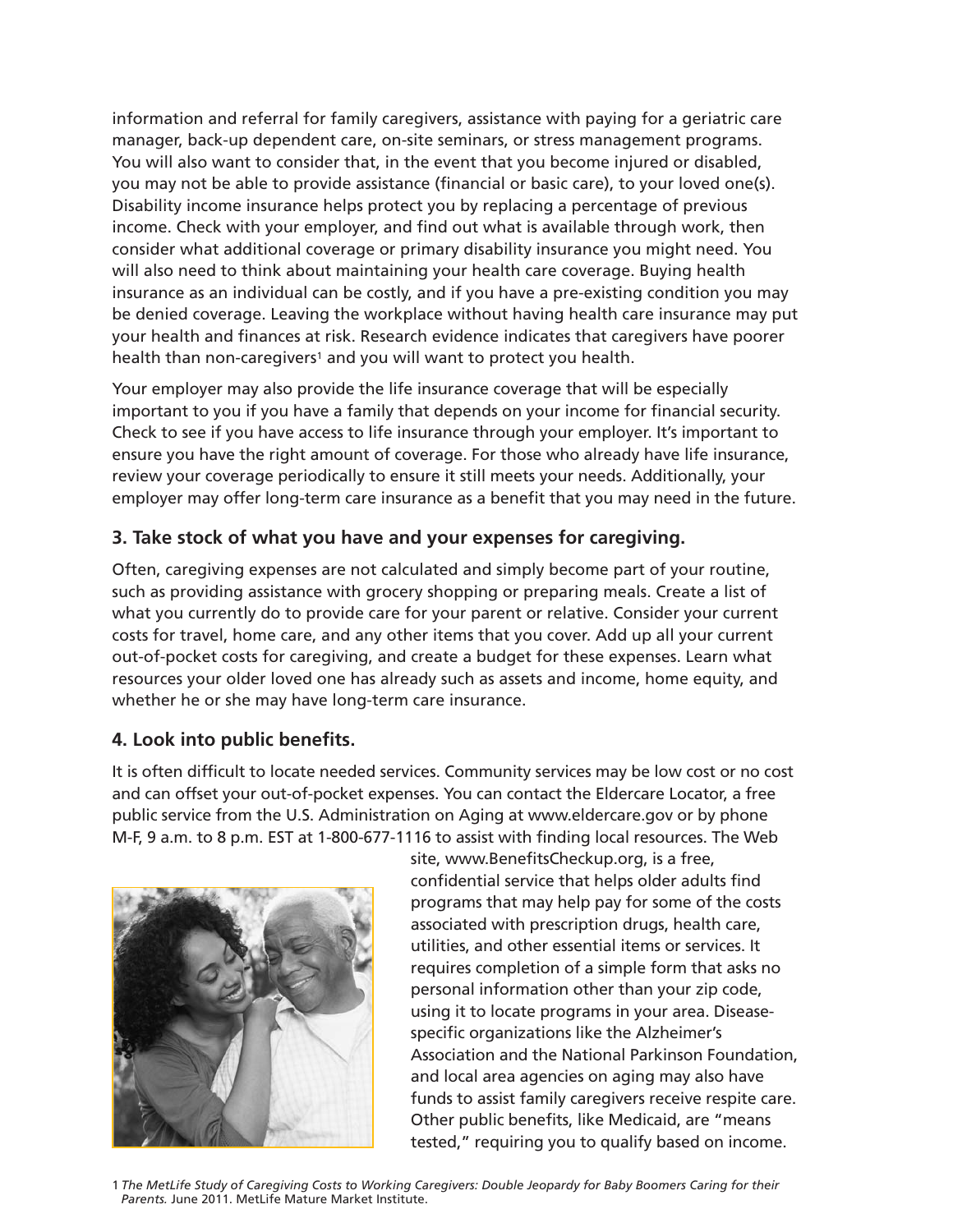#### **5. Become knowledgeable about the government programs, Medicare and Medicaid.**

The ability to access and afford health care services is a key concern for individuals of all ages. While Medicare is the country's health insurance program for most individuals, it is not all-inclusive and you will want to be aware of the costs from premiums, deductibles, and other costs associated with it. You will want to make sure that you purchase Medicare supplement insurance, known as Medigap. As the name implies it covers gaps that Medicare doesn't cover such as deductibles, co-insurance, co-payments, and other charges. You will want to weigh



the pros and cons of Medicare Advantage, and purchase a Medicare Part D prescription plan. Some individuals enrolled in the Medicare program also qualify for Medicaid which covers a range of health and long-term care services. Because it is a state-run program, states set their own standards, and services vary significantly from state to state. Eligibility is determined by each state Medicaid office. For more information on Medicare and Medicaid see *The Essentials: Medicare and Medicaid* at www.MatureMarketInstitute.com.

## **6. Calculate what it would cost to keep your loved one at home.**

As people age the desire to remain in their homes close to friends and familiar surroundings deepens. For many "aging in place," remaining in their own home, is a good option, and there are many services that enable an older person to remain at home with additional care and services such as meals-on-wheels, adult day services, and home modifications. You will want to understand all the options in your community and calculate the costs. See the *MetLife Aging in Place Workbook* at www.MatureMarketInstitute.com for guidance and assistance in assessing the care needs of your older relative and whether they can be met at home. A tool that will help you determine the cost of care options in your area is *The MetLife Survey of Long-Term Care Costs.* The annual survey provides state-by-state costs of care, including adult day services, home health care, nursing home, and assisted living communities. See www.MatureMarketInstitute.com.

## **7. Consider enlisting the services of a geriatric care manager.**

Geriatric care managers are usually social workers or nurses that assist with evaluation, referral, and monitoring a plan of care for older persons. They may be hired to do a thorough evaluation of the older adult's environment, make appropriate referrals, and provide you with a list of resources in your area for care. While they charge a fee for their services, which can be for a one-time assessment or on an ongoing basis, they can save you time and money in the long run. Whether you live close by or are living at a distance, a geriatric care manager can be an effective way to manage care. You can find one in your area at www.caremanager.org.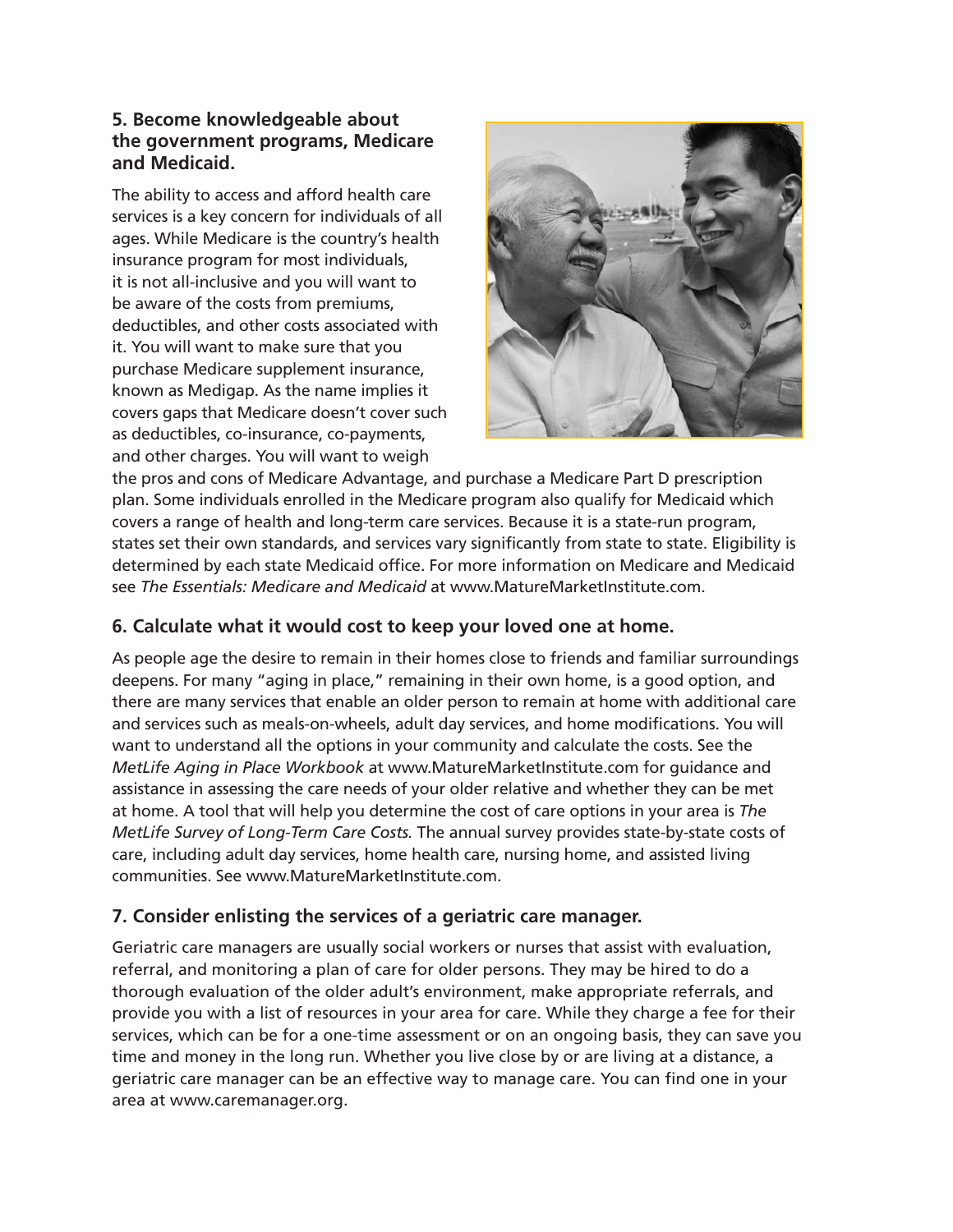## **8. Be aware of possible elder financial abuse and take precautions.**

Financial exploitation is an area of growing concern and can deplete your parent's savings. Older individuals, especially individuals with physical or cognitive impairments can be vulnerable to elder financial abuse or exploitation at the hands of others. Important documents such as insurance and banking information, deeds, investment information, wills, and power of attorney papers should be kept in a secure location. Another person who is trusted by you and your family members should know of this place and also have access to it. It is important to remain aware of checking accounts, monthly credit card, banking, and other financial statements to ensure they are correct. For more detailed information see *Planning Tips: Preventing Elder Financial Abuse for Family Caregivers* at www.MatureMarketInstitute.com.

## **9. Discuss your loved one's legal, financial, and medical wishes.**

At some point, you may have to make decisions for your loved one, and dealing with another person's issues of personal and financial capacities is never easy. Yet, however difficult it may be, having the discussion with your older loved one about their wishes can allow you and your family to plan effectively for the future, and it allows your older loved one to legally have their say about their desires if the time comes when they might not otherwise be able to speak for themselves. There are a number of legal tools that can be used by older adults to allow another person to act on their behalf. These may include a Power of Attorney, a Durable Power of Attorney, a Living Will, and others. You will want to consult with an attorney regarding what may be appropriate in your particular situation. Important documents such as insurance and banking information, deeds, investment information, wills, and power of attorney papers should be kept in a secure location and shared with the appropriate professionals and family members. For more information see *Since You Care: Legal Matters* and *Ten Tips for Talking to Your Aging Parents* at www.MatureMarketInstitute.com.

## **10. Create a budget for yourself, for your future retirement expenses.**

A good starting point: Consider what portion of your income you'll need to maintain your current lifestyle after retirement — experts typically place it at about 80% of current income as a starting point. Calculate the amount of income will you need so that you and your family will enjoy the lifestyle you want throughout your retirement. Factor in unexpected costs such as health care and inflation. While in the workforce, aim to maximize your 401(k) contributions each year. Check the current maximum allowable amount for yourself, as well as potential employer contributions, and adjust your contributions accordingly. If you are age 50 or over, you can contribute an additional \$5,500, known as the "catch-up contribution" limit. When you plan for life in retirement, you will want to supplement the reliable income you'll get from Social Security and pensions. Some people look to traditional sources like bonds or CDs. Another option is to put part of your retirement savings into an annuity — which is different from traditional income investments because it can guarantee you a certain amount of income for as long as you live. Perhaps you will want to speak to a financial advisor to discuss the options available to provide a guaranteed stream of income that best meets your needs.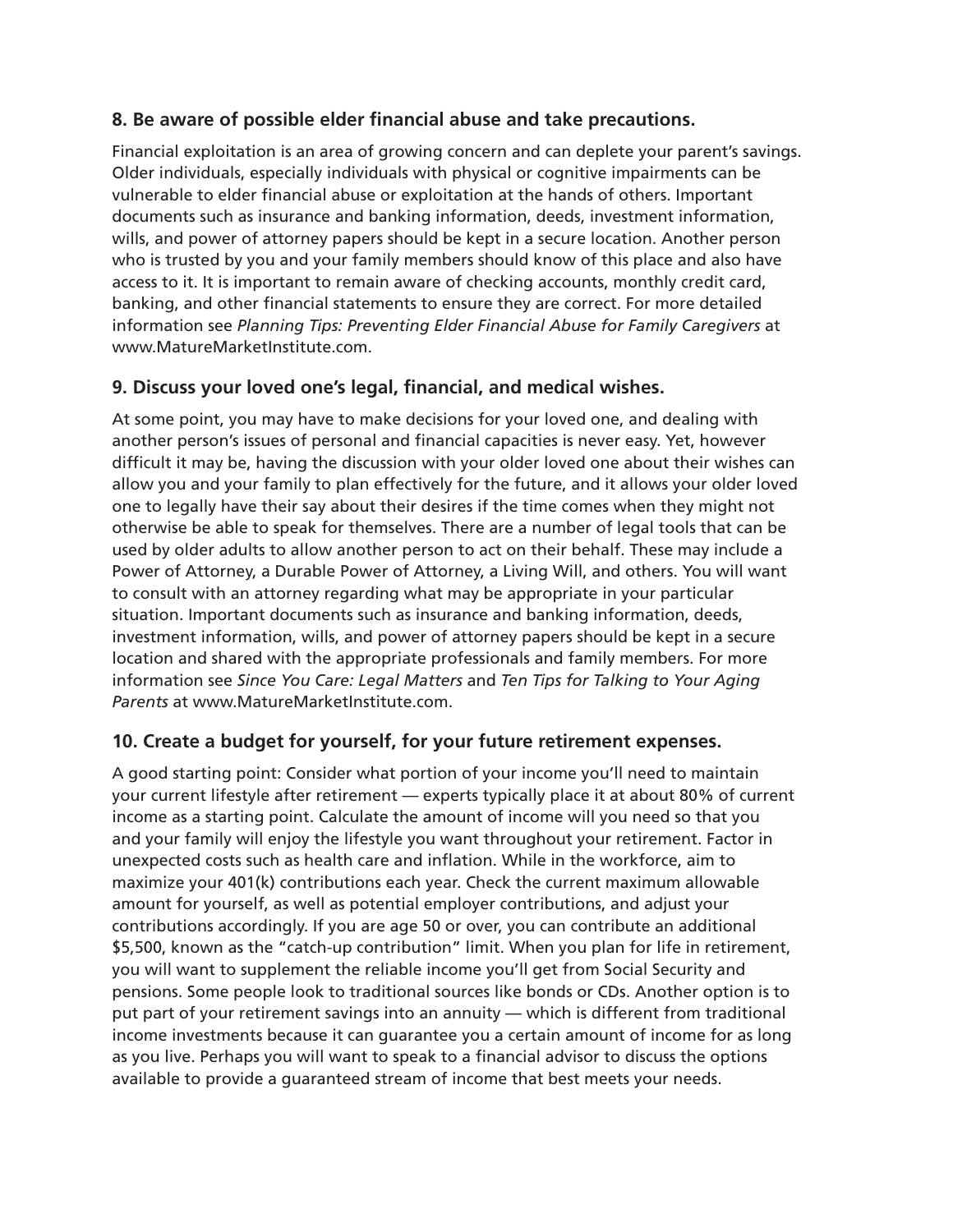#### **Additional Resources**

#### • **BenefitsCheckUp.org**

A free online service developed and maintained by the National Council on Aging where you can find and enroll in federal, state, local, and private programs that help pay for prescription drugs, utility bills, meals, health care, and other needs. It includes more than 1,800 public and private benefits programs from all 50 states and the District of Columbia. **www.benefitscheckup.org**

#### • **Administration on Aging (AOA)**

AOA is maintained by the U.S. Department of Health and Human Services and publishes resources, news, developments, and information for older adults. AOA funds the Eldercare Locator, a service administered by the National Association of Area Agencies on Aging (N4A). This can be found at www.eldercare.gov, or by calling 1-800-677-1116 M-F from 9 a.m. to 8 p.m. ET. **www.aoa.gov**

#### • **Internal Revenue Service**

A comprehensive information source about the Dependent Care Credit. You can search for "Dependent Care Credit" for more information, or call the IRS directly at 1-800-829-3676. **www.irs.gov**

• **U.S. Department of Labor, Employee Benefits Security Administration (EBSA)**  Provides educational information related to retirement planning called "Savings Matters." The Department of Labor's Web site contains information and fact sheets are available for both employees and employers, and contains a search function enabling you to learn about the Family and Medical Leave Act (FMLA). **http://www.savingmatters.dol.gov**

#### • **Women's Institute for a Secure Retirement (WISER)**

Serves as a national clearinghouse and technical assistance center for retirement planning information tailored specifically for women. Information is offered through financial and retirement planning programs, and publications are available in hard copy and Web-based formats. The site also provides a "retirement income calculator" and a quarterly newsletter. **www.wiserwomen.org**

#### • **The Insurance Information Institute**

Provides an overview of annuities, health, disability, life, and long-term care insurance. It gives product information in a very easy question-and-answer format. **www.iii.org/individuals/annuities/**